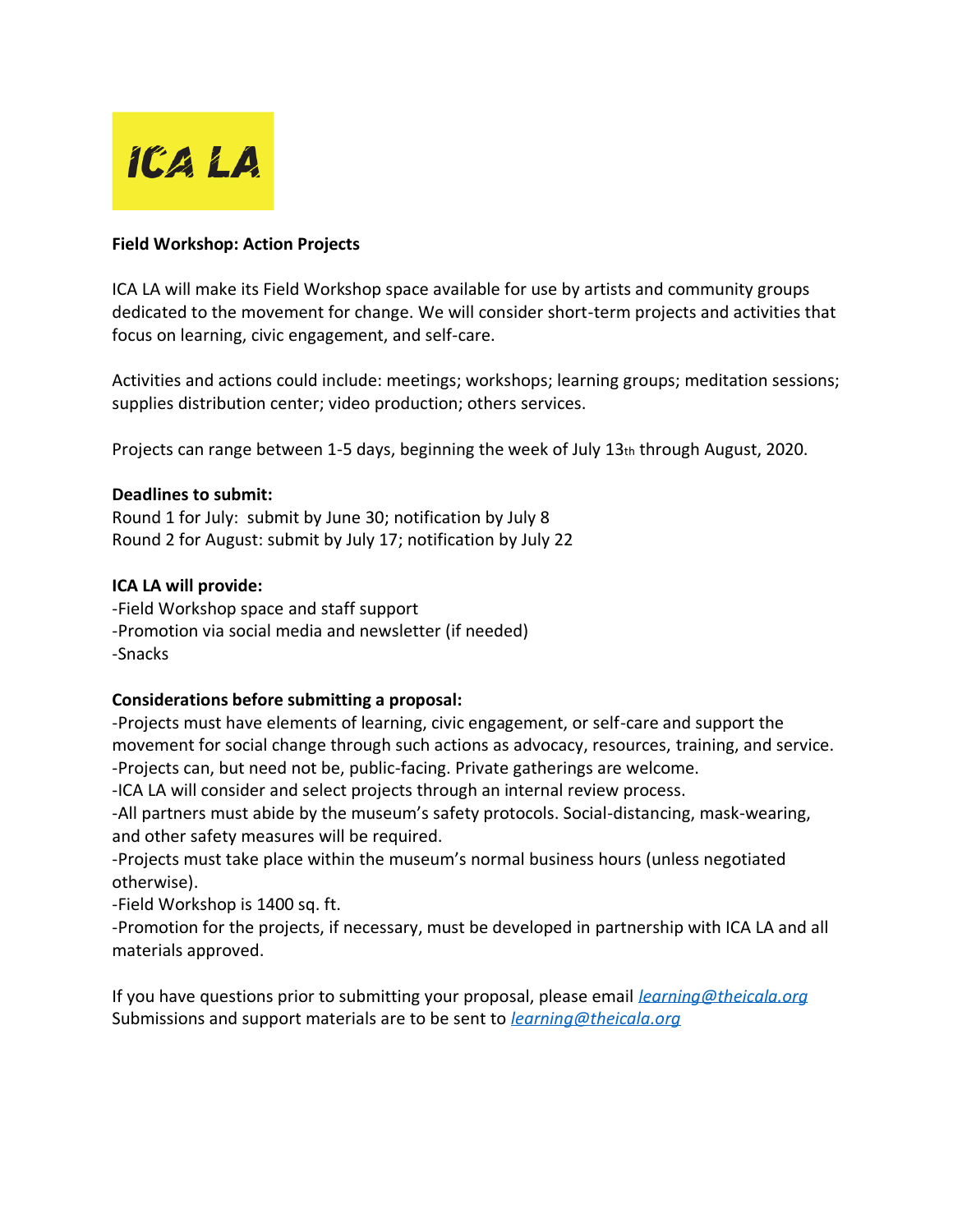Name(s):

**Gender Pronouns:** 

**Organization (if applicable):** 

Contact info: (email, phone, social media-optional)

**Background (75 words):** 

How did you hear about the Field Workshop program and what compelled you to apply?

Project description (250 words)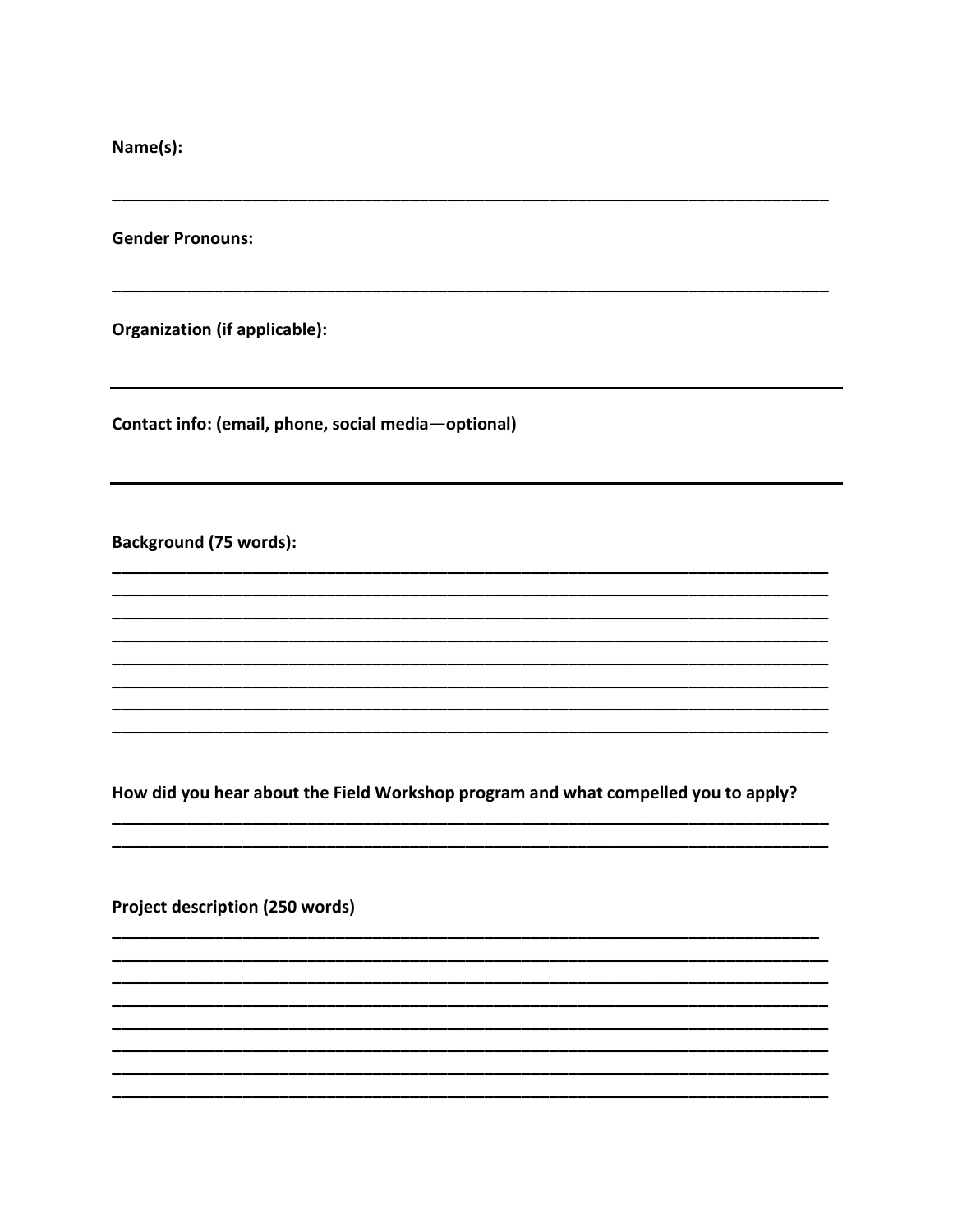Tell us about your intended audience and the participant experience? (100 words)

What are your plans for accessibility and inclusion? (100 words)

Please include any support materials in your email (images, documents) Note: send as attachments to learning@theicala.org

Dates:

**July 15-19** 

**July 22-26** 

July 29-Aug 2

**Aug 5-9** 

Aug 12-16

Aug 19-23

Aug 26-30